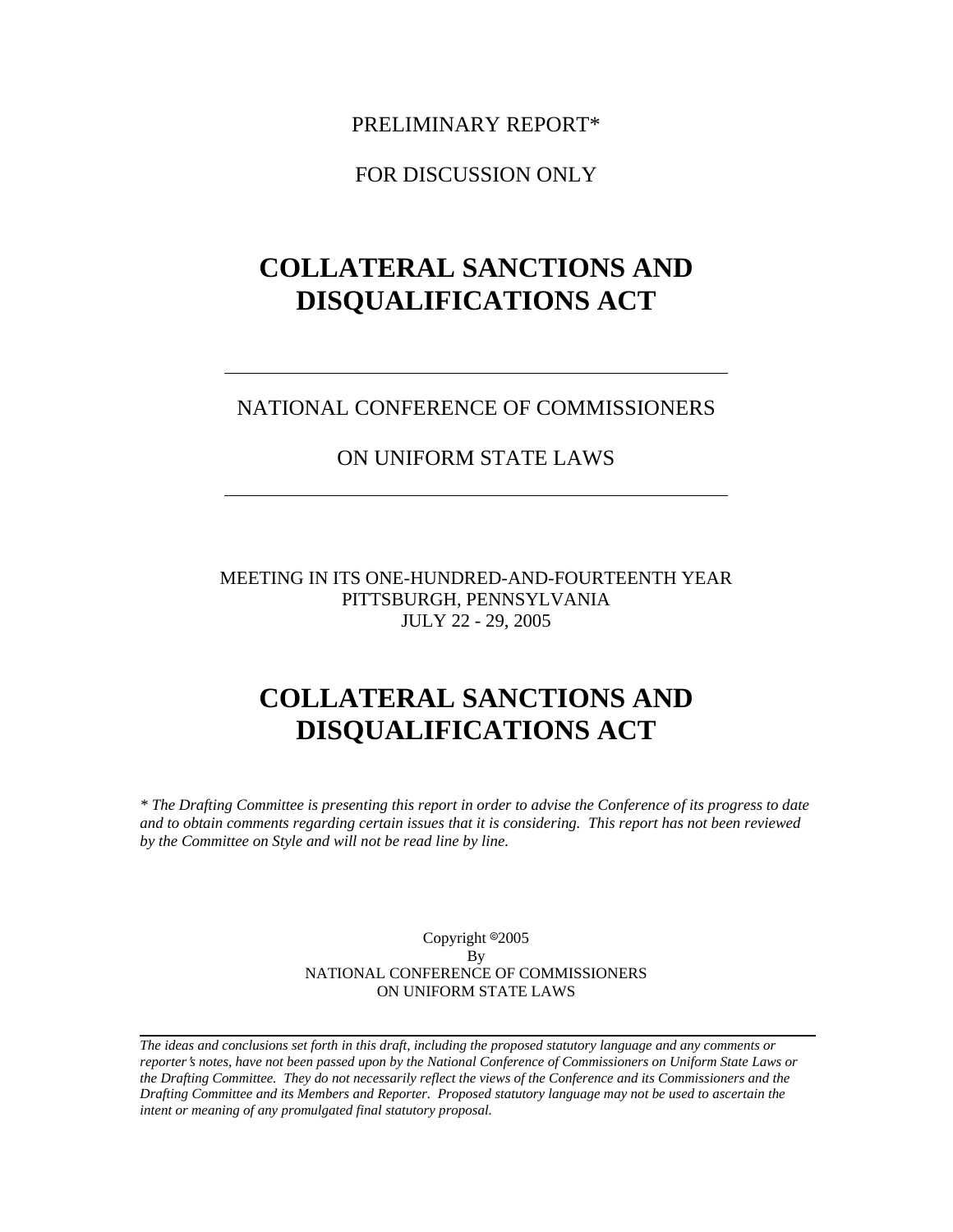#### **COLLATERAL SANCTIONS AND DISQUALIFICATIONS ACT**

#### **Issues Memorandum**

#### **Introduction**

Both the criminal justice system and society as a whole are faced with managing the growing proportion of the free population that has been convicted of a state or federal felony offense. In a trend showing little sign of abating, the U.S. prison population has increased dramatically since the early  $1970s<sup>1</sup>$  $1970s<sup>1</sup>$ . Prison growth is large in absolute and relative terms; in 1974, 1.8 million people had served time in prison, representing 1.3% of the adult population. In 2001, 5.6 million people, 2.7% of the adult population, had served time. In 2003, the Department of Justice estimated that if the 2001 imprisonment rate remained unchanged, 6.6% of Americans born in 2001 would serve prison time during their lives<sup>2</sup>--this may be an underestimate given that the incarceration rate has increased every year since 2001.

In addition to those serving or who have served prison time, an even larger proportion of the population has been convicted of a criminal offense without going to prison. Over 4 million adults were on probation on December 31, 2003, almost twice as many as the combined number on parole, in jail or in prison.<sup>3</sup>

The growth of the convicted population means that there are literally millions of people being released from incarceration, probation and parole supervision every year. Of course, they must successfully reenter society or be at risk for recidivism. Although no one supports "coddling criminals," society has a strong interest in preventing recidivism. An individual who could have successfully reentered society but for avoidable cause reoffends generates the financial and human costs of the new crime, expenditure of law enforcement, judicial and corrections resources, and the loss of the productive work that the offender could have contributed to the economy.

As the need for facilitating reentry becomes more pressing, several developments have made it more difficult. First, a major challenge for many people with criminal records is the increasingly burdensome legal effect of those records. Apart from selfesteem and informal social stigma, a criminal conviction negatively affects an individual's legal status. For many years, a person convicted of, say, a drug felony, lost his right to vote for a period of time or for life, could not possess a firearm, and was

<span id="page-1-0"></span><sup>&</sup>lt;sup>1</sup> In November, 2004, the Bureau of Justice Statistics reported that the rate of grown of the national prison system had diminished to 2.1%, which was less than the average annual grown rate of 3.4 % since 1995, but still positive. Paige M. Harrison & Allen J. Beck, *Prisoners in 2003*, at 1, Bureau of Justice Statistics Bulletin (Nov. 2004, NCJ 205335). 2

<span id="page-1-1"></span>Thomas P. Bonczar, *Prevalence of Imprisonment in the U.S. Population, 1974-2001*, at 1, Bureau of Justice Statistics Special Report (Aug. 2003, NCJ 197976). <sup>3</sup>

<span id="page-1-2"></span>Laura E. Glaze & Seri Palla, *Probation and Parole in the United States, 2003*, at 1, Bureau of Justice Statistics Bulletin (July 2004, NCJ 205336).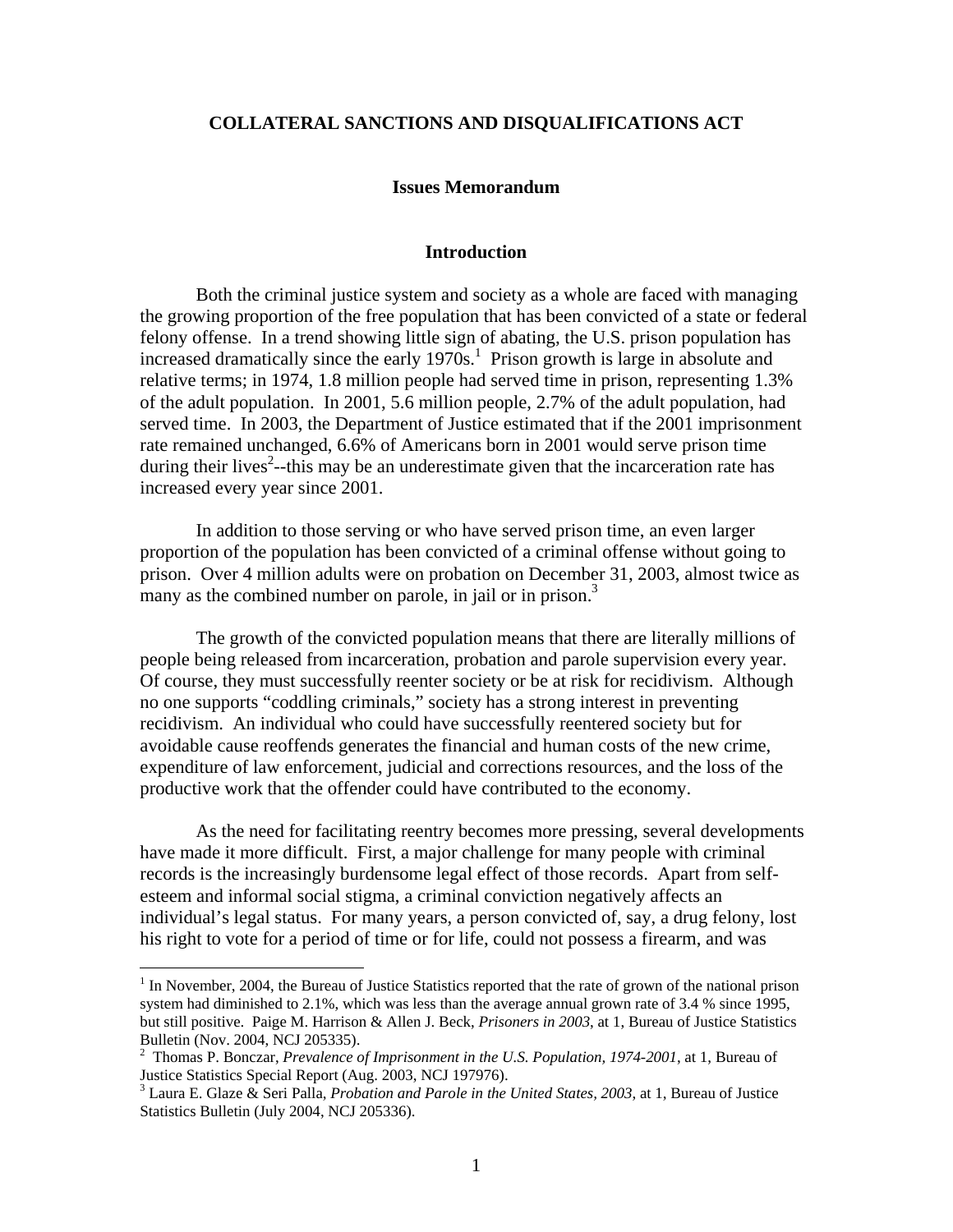barred from service in the military and on juries, state and federal, civil and criminal. If a non-citizen, the convicted person could be deported. These disabilities have been called "collateral consequences" "civil disabilities" and "collateral sanctions." This memorandum uses the term "collateral sanction" to mean a legal disability that occurs by operation of law because of a conviction but is not part of the sentence for the crime.

In recent years, collateral sanctions have been increasing. To identify just some of those applicable to drug felons under federal law, 1987 legislation made drug offenders ineligible for certain federal health care benefits;  $4 \overline{a}$  1991 law required states to revokesome drug offender's driver's licenses or lose federal funding,<sup>5</sup> in 1993, Congress made drug offenders ineligible to participate in the National and Community Service Trust Program.<sup>[6](#page-2-2)</sup> In 1996, Congress provided that persons convicted of drug offenses would automatically be ineligible for certain federal benefits; $^7$  $^7$  a year later, Congress rendered them ineligible for the Hope Scholarship Tax Credit.<sup>[8](#page-2-4)</sup> In 1998, persons convicted of drug crimes were made ineligible for federal educational aid $\hat{d}^9$  $\hat{d}^9$  and for residence in public housing.<sup>10</sup> In addition, 1988 legislation authorized a state or federal sentencing judge to take away eligibility for federal public benefits. $11$ 

Like Congress, state legislatures have also been attracted to limiting the opportunities of convicted persons. Studies of disabilities imposed by state law or regulation done by law students in Maryland and Ohio show literally hundreds of collateral sanctions on the books in those states.<sup>12</sup> These laws limit the ability of convicted persons to work in particular fields, to obtain state licenses or permits, to obtain public benefits such as housing or educational aid, or to participate in civic life.

A second major development is the availability to the all arms of government and the general public, via Internet, of aggregations of public record information, including criminal convictions, about all Americans. Twenty years ago, an applicant might not have been asked for her criminal record when renting an apartment or applying for a job, and it would have been difficult for even an enterprising administrator to find, say, a 15 year old, out-of-state, marijuana offense. Now, gathering this kind of information is cheap, easy and common.

The legal system has not successfully managed the proliferation of collateral sanctions in several respects. One problem is that collateral sanctions are administered largely outside of the criminal justice system. Court decisions have not treated them as

<span id="page-2-0"></span>

<span id="page-2-1"></span>

<span id="page-2-2"></span>

<span id="page-2-3"></span>

<span id="page-2-5"></span><span id="page-2-4"></span>

<sup>&</sup>lt;sup>4</sup> 42 U.S.C. § 1320a-7(a)(3), added by Pub. L. 100-93, Aug. 18, 1987, 101 Stat 680.<br><sup>5</sup> 23 U.S.C. § 159, added by Pub. L.102-143, Title III, § 333(a), Oct. 28, 1991, 105 Stat. 944.<br><sup>6</sup> 42 U.S.C. § 12602(e), added by Pub.

<span id="page-2-6"></span>

<span id="page-2-7"></span>

<span id="page-2-8"></span>Rev. 611 (2005); Re-Entry of Ex-Offenders Clinic, University of Maryland School of Law, *A Report on Collateral Consequences of Criminal Convictions in Maryland* (2004).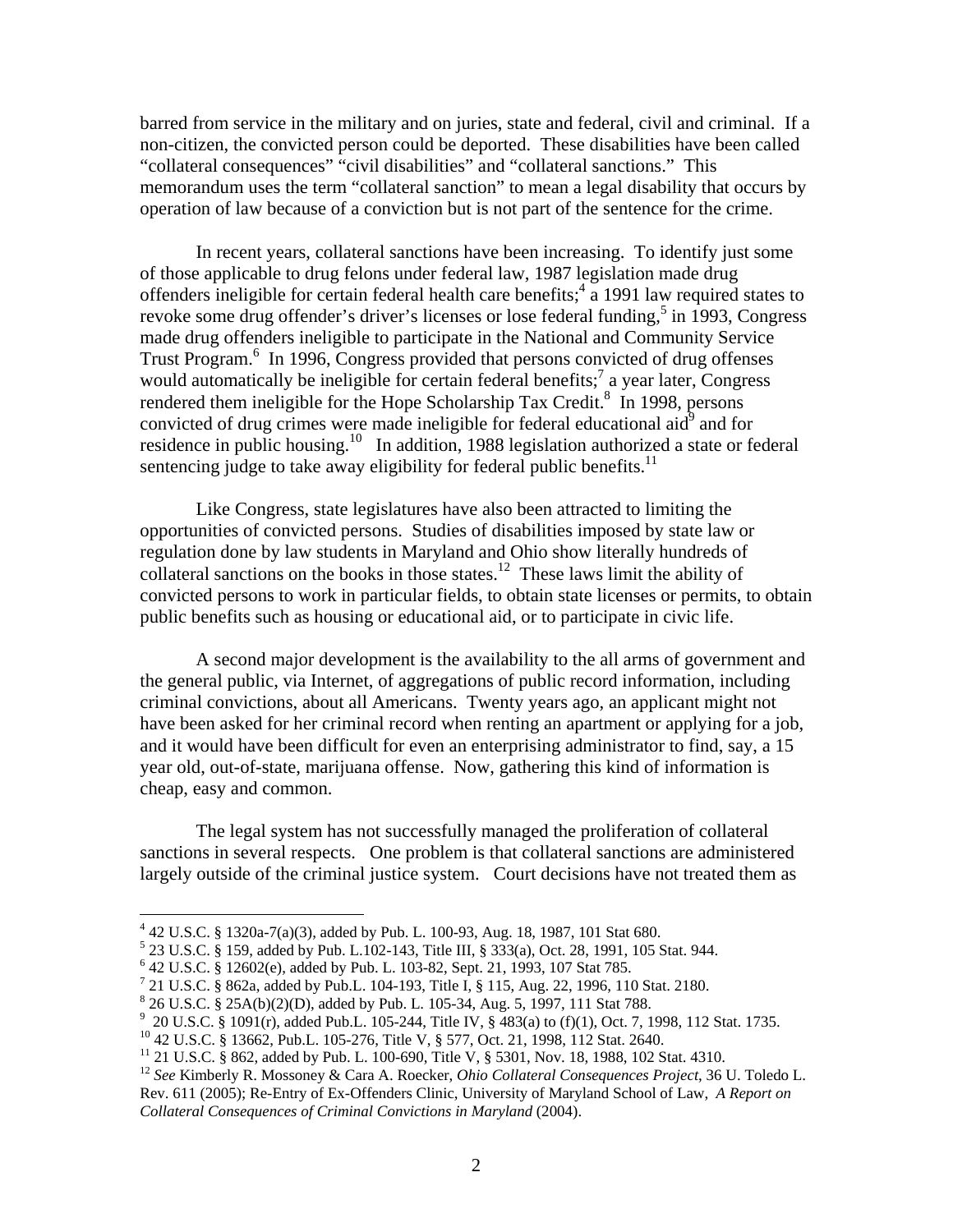criminal punishment, but mere civil regulation. The most important consequence of this principle is in the context of guilty pleas. In a series of cases, the Supreme Court held that a guilty plea is invalid unless "knowing, voluntary and intelligent." Courts have held that while a judge taking a guilty plea must advise of the "direct" consequences imprisonment and fine—defendants need not be told by the court or their counsel about collateral sanctions. For example, the Constitution does not require that a defendant pleading guilty to a drug felony with an agreed sentence of probation be told that, even though she may walk out of court that very day, for practical purposes, her life may be over: Military service, higher education, living in public housing, even driving a car, may be out of the question. Many people are surprised when they discover obstacles they were never told about. The major exception to the exclusion of collateral sanctions from the guilty plea process is in the area of deportation. The District of Columbia and 25 states provide by rule, statute or court decision that defendants must be advised of the possibility of deportation when pleading guilty.

It is problematic for the criminal justice system to pay so little attention to collateral sanctions, because in many instances they are what is really at stake. In state courts in 2002, 59% of those convicted of felonies were not sentenced to prison; 31% received probation and 28% jail terms.<sup>13</sup> In a high percentage of cases, the real work of the legal system is done not by fine or imprisonment, but by changing the legal status of convicted persons. The legal effects the legislature considers important are in the form of collateral sanctions. Yet the defendant as well as the court, prosecutors and defense lawyers involved need know nothing about them.

A second, related, problem with the legal system's administration of collateral sanctions is that in most jurisdictions, no one knows what they are. While some disabilities may be well-known, such as felon disenfranchisement and the felon firearms prohibition, in most jurisdictions no judge, prosecutor, defense attorney, legislator or bureaucrat could identify all of the statutes that would be triggered by violation of the various offenses in the state's criminal code. There is no incentive for any particular actor to spend the time to learn the details of a very complex feature of a state's laws if they are not required to do so. Another reason is that the sanctions have proliferated unsystematically, with a prohibition on felons obtaining one kind of license popping up in one corner of a state's code, a prohibition of felons obtaining some other kind of government employment appearing in an agency's regulations. Thus, even if a defendant or attorney wanted to find out about them, it would be exceedingly difficult to do so.

There are at least three consequences of the legal system's ignorance of collateral sanctions imposed under its law. First, because there is no systematic knowledge of collateral sanctions, the problem of informing individual defendants before they plead guilty is costly for any individual to solve. Second, it is virtually impossible for policymakers and the public to make informed judgments about whether collateral sanctions are overabundant, just right, or insufficient. Third, without ready access to information about what collateral sanctions are applicable to particular offenses,

<span id="page-3-0"></span><sup>13</sup> Matthew R. Durose & Patrick A. Langan, *Felony Sentences in State Courts, 2002*, at 2, Bureau of Justice Statistics Bulletin (Dec. 2004, NCJ 206916).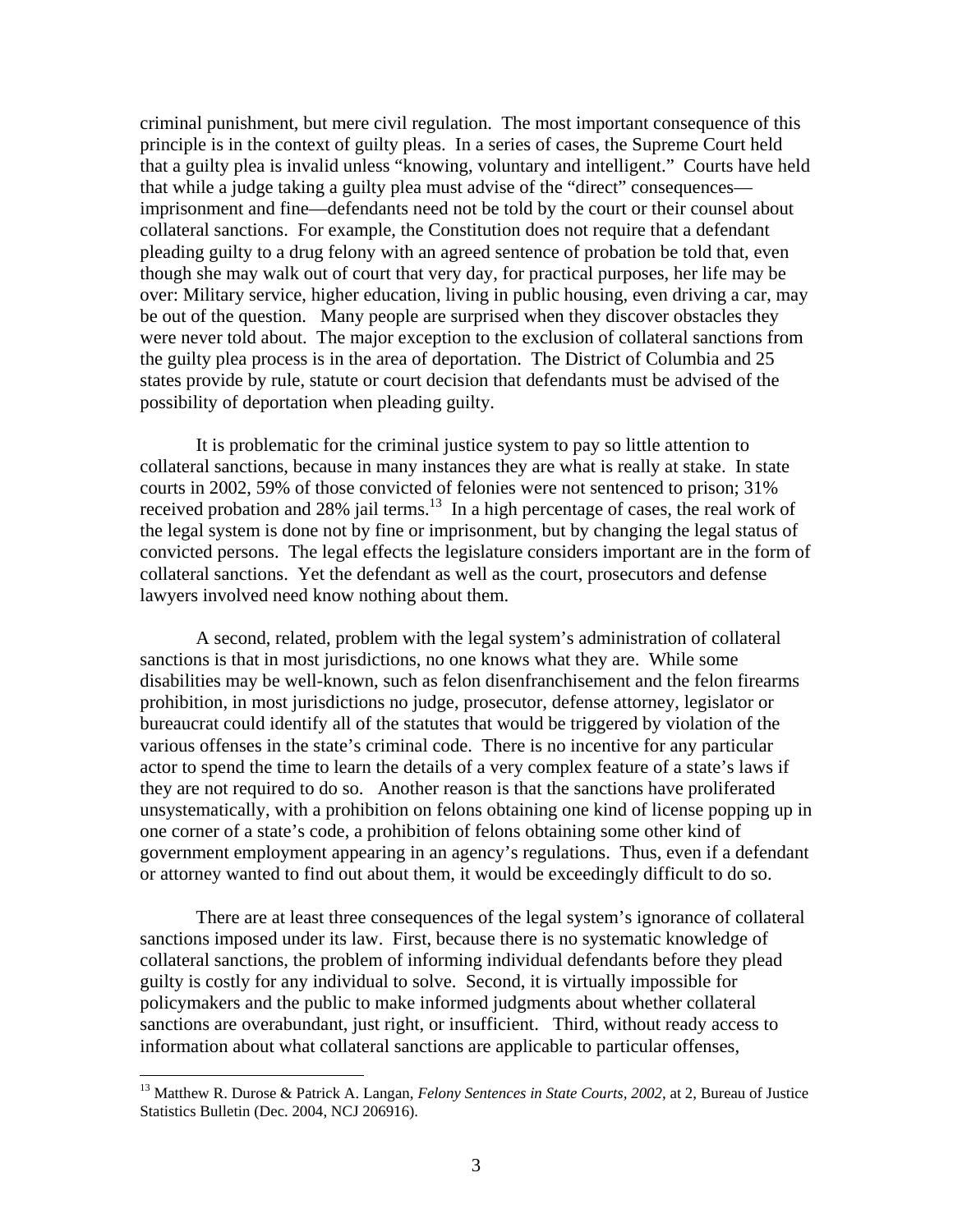convicted individuals who want to comply with the law may violate a statute solely because they are unaware of it.

An Act could deal with several aspects of the creation and imposition of collateral sanctions, including procedural issues with respect to the imposition of collateral sanctions, substantive limitations on collateral sanctions, and the restoration of the rights of those subject to collateral sanctions. Some of the issues have been anticipated by the ABA Standards for Criminal Justice: Collateral Sanctions and Discretionary Disqualification of Convicted Persons (3d ed. 2003) ("ABA Standards"), and the solutions they propose will be mentioned.

#### **Procedural Issues**

Collection. In effect, each state has a title of its code called "Convicted Felons," regulating the legal status of this group in scores or hundreds of ways. But instead of publishing these laws together in volume "C" of the code, the statutes have been divided up and scattered throughout the code. The first and most basic step that each state should take is to collect its collateral sanctions and put them in one place, so they can be made them available to policymakers, prosecutors, defense attorneys, judges, and the general public. The dispersion of the laws defeats the purpose of having published codes in the first place.

Collecting collateral sanctions from a state's code and administrative regulations seems uncontroversial; no one could object to making formal written law knowable to those who use and will be affected by it. The job could be done officially or unofficially. For example, it could be done by government officers such as the state's Legislative Counsel or Reviser of Statutes, by the state's Attorney General or a state's Advisory Committee on the Rules of Criminal Procedure. Alternatively, the project could be contracted out, performed by a state bar committee, or a law school as was done in Maryland or Ohio.

Another question is the legal status of the compilation. The compilation could be enacted as positive law as part of the state code, and collateral sanctions not included would be ineffective. Because codification would require an act of the legislature, codification would encourage the legislators to examine the state's collateral sanctions as a collection. The ABA Standards recommended codification. *See* Standard 19-2.1. Alternatively, the compilation could be published informally as a secondary reference, or by the state as something short of positive law. (But even if the legislature does not codify collateral sanctions, it should be encouraged to draft its collateral sanctions statutes unambiguously. Among the issues that should be addressed explicitly are whether a particular sanction applies to out-of-state convictions, and what particular offenses are included under a general description, such as "crime of moral turpitude.")

Whoever compiles the document, it should be made widely available. Certainly it should be viewable and downloadable on the Internet without charge, and if feasible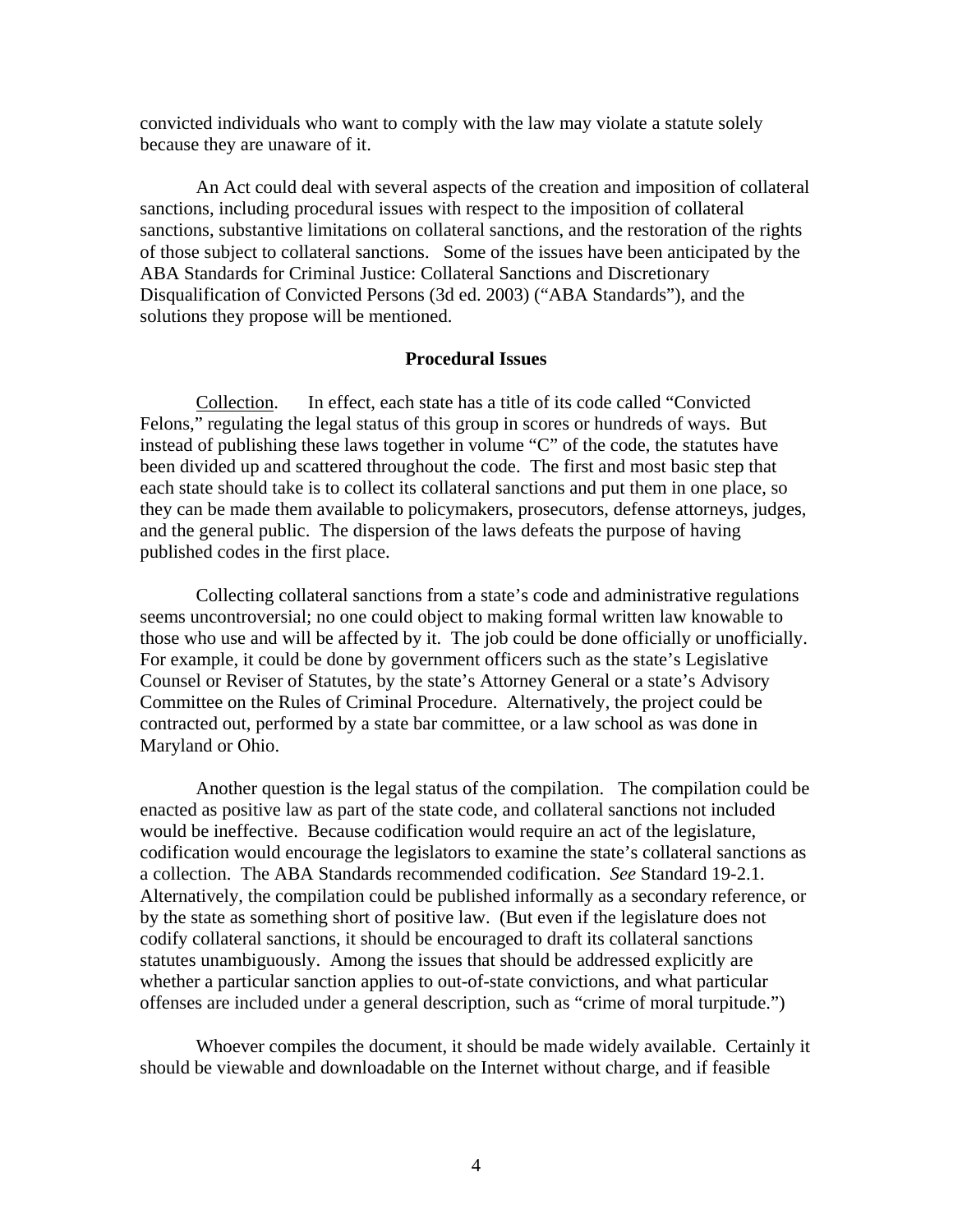distributed as a hardcopy booklet. The compilation should also be updated annually as new legislation enacts new sanctions and repeals old ones.

Advice to Defendant of Applicable Collateral Sanctions. It is relatively uncontroversial that, to the extent feasible, persons pleading guilty to a criminal offense should be advised of applicable collateral sanctions during the guilty plea process.<sup>14</sup> Collection of a jurisdiction's collateral sanctions resolves most of the difficulty; once a collection exists, the information can somehow be made available to the defendant under an appropriate court rule or statute.

The defendant could be informed in several ways. The defendant could simply be given the booklet as part of the paperwork to figure out on her own, the defendant could be advised and counseled by defense counsel before the guilty plea, or the defendant could be advised and her understanding confirmed by the court during the guilty plea colloquy.

Simply being handed a booklet that is 30 or 40 pages long or longer is unlikely to be particularly informative to a criminal defendant. The advantage of judicial advisement would be that the defendant's receipt and understanding of the advice would be on the record, but it would take a great deal of time for a judge to read all or part of the 30 or 40 page booklet during every guilty plea colloquy. Furthermore, because the waiver of rights and advisement of consequences typically occurs when the defendant is in the midst of actually pleading guilty, it is not particularly helpful for a defendant to begin to consider these issues for the first time at that point.

The advantage of advisement by defense counsel is that it would be take less incourt time, and it could be done at a more meaningful stage in the process, as part of the decision whether to plead guilty rather than as part of the plea itself. Moreover, the advice could be tailored to the circumstances of the particular defendant. That is, if the defendant is a licensed barber rather than a licensed broker, the lawyer could focus on that and the other collateral sanctions of concern to the specific defendant. The judge is not in a position to do this as well, if for no other reason than the judge will not have access to the client's privileged information. The defendant's receipt and understanding of advice about collateral sanctions could quickly be put on the record by the judge during the guilty plea colloquy.

 Another variable is the effect of non-compliance with a court rule or statute mandating advice. The criminal justice system depends in large part on the finality of guilty pleas. Accordingly, there is strong reason not to upset a plea for a technical

 $\overline{a}$ 

<span id="page-5-0"></span> $14$  One objection that has been raised to advisement about applicable collateral sanctions is that if defendants actually know about the dozens or hundreds of negative legal effects of a criminal conviction, they will refuse to plead guilty. This may be true, but because the sanctions typically apply to a conviction by plea or jury verdict, pleading not guilty is not a means for a guilty person to avoid collateral sanctions. It is reasonable to assume that the largest group of people who will plead not guilty when they otherwise would have pleaded guilty will be those who have a defensible case, but planned to plead guilty under the misapprehension that a criminal conviction was no big deal.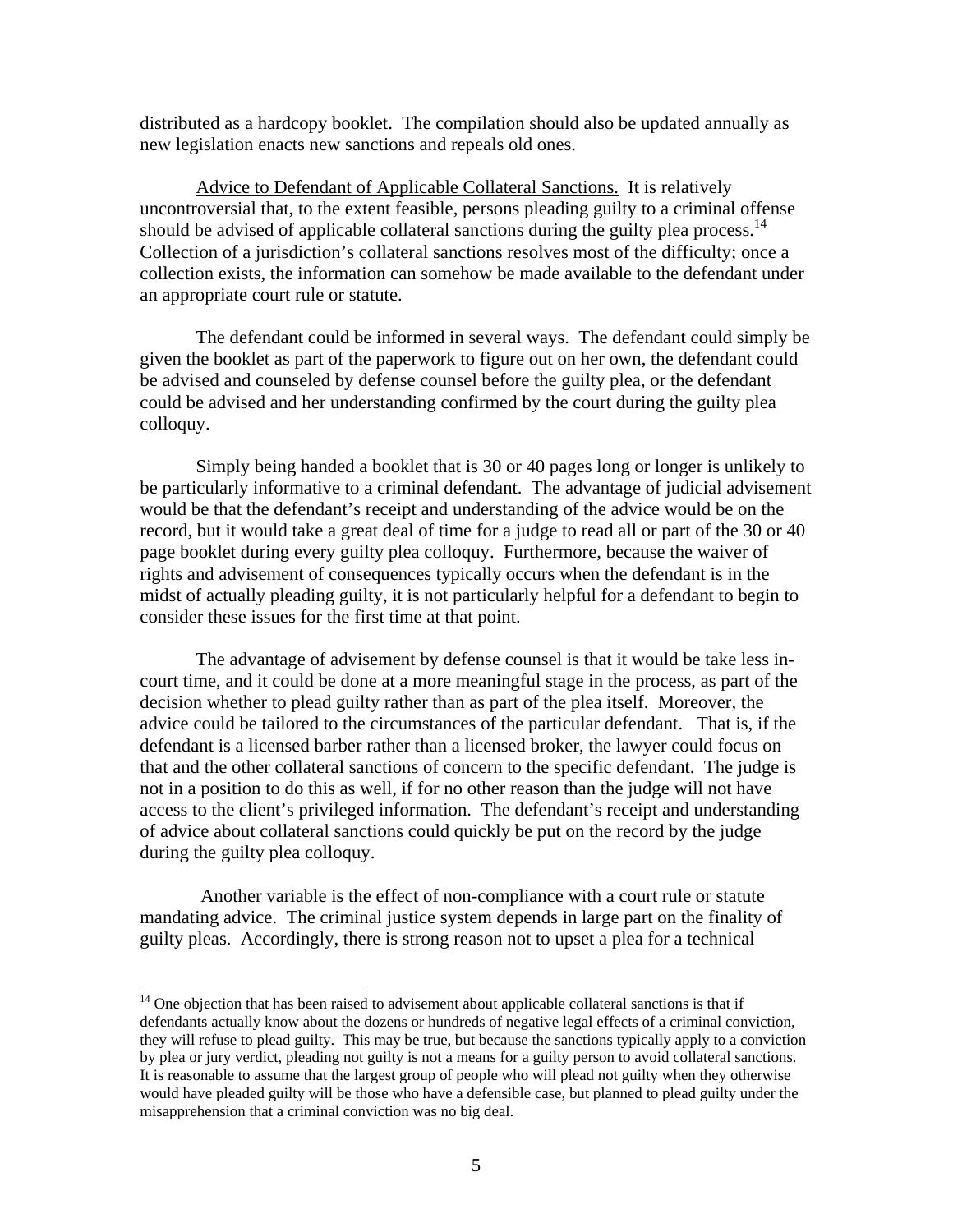deficiency in guilty plea procedure, and this is the prevailing rule.<sup>15</sup> But what if the defendant can demonstrate a serious and prejudicial violation of a rule requiring defendants to be informed of collateral sanctions? What if, for example, a defendant shows that: 1) the judge failed to confirm during the guilty plea colloquy that her defense lawyer had advised her of collateral sanctions, and she was in fact not informed that her guilty plea to a drug offense meant that she would be unable to adopt her foster child;<sup>16</sup> 2) that she would not have pleaded guilty if she had known the legal consequences; and 3) she has a colorable argument that she is not guilty of the offense?

In favor of the conclusion that noncompliance with a rule should never lead to upsetting a plea is the argument that jurisdictions would be justifiably reluctant to adopt a rule that could upset the finality of pleas. Under current law there is no requirement that defendants be advised; it would be an example of the rule that "no good deed goes unpunished" if a state's effort to offer more than current law requires resulted in undermining pleas that are by all appearances entirely valid.

A counterargument might be that a rule stating in text "there are no penalties for failing to comply with this rule" is unlikely to command respect; it might be systematically ignored. On the other hand, if the rule is crafted so that courts can easily apply it, pleas upset on the basis of noncompliance will be vanishingly rare. If a case should come up when there is flagrant non-compliance and a defendant was misled, the conviction is unjust. In such a one-in-a-million case, the argument would go, the system can afford a second look.

In any event, the rule should be drafted in such a way that judges can successfully comply with it, with minimal burden. If the rule is well-structured, the procedure will be followed and the question of remedy for non-compliance will be of little practical importance.

Another possible time for notification of collateral sanctions is upon the defendant's discharge from custody, parole, or probation supervision, or when walking out of court after sentencing itself if the defendant will not be subject to further custody. Although these moments are not thought to be "critical stages of the prosecution" for due process purposes, if the legislature wants to encourage compliance with the legal restrictions and promote successful reentry into legitimate society, it would be an opportune time to advise individuals of applicable legal restrictions, as well as mechanisms for restoration of rights under state law.

The ABA Standards recommended requiring that defendants be advised of the codified list of consequences by defense counsel, and that the judge should confirm that the advisement had taken place. The notification and confirmation applied at both plea and sentence. (ABA Standards 19-2.3(a) and 19-2.4(b)). Violation of the rule, in and of

<u>.</u>

<span id="page-6-0"></span><sup>&</sup>lt;sup>15</sup> *See, e.g.,* Fed. R. Crim. P. 11(h) ("A variance form the requirements of this rule is harmless error if it does not affect substantial rights.").<br><sup>16</sup> *See* Amy E. Hirsch, et al., *Every Door Closed: Barriers Facing Parents with Criminal Records* 68-69

<span id="page-6-1"></span><sup>(2002).</sup>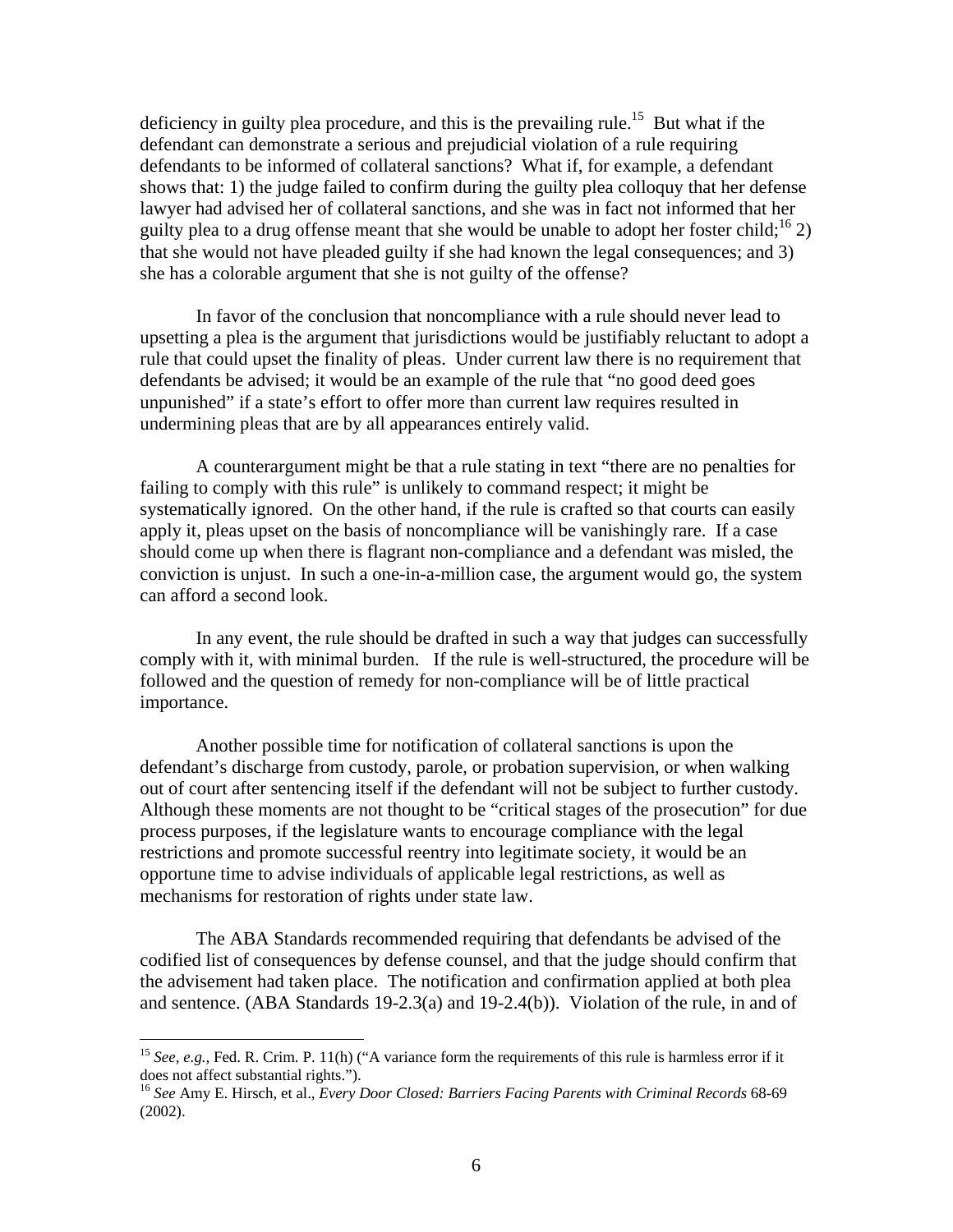itself, is not a basis for withdrawing the plea. ABA Standard 19-2.3(b) ("failure of the court or counsel to inform the defendant of applicable collateral sanctions should not be the basis for withdrawing a plea of guilty, except where otherwise provided by law, or where the failure renders the plea constitutionally invalid.")

#### **Substantive Limitations on Collateral Sanctions**

An Act could provide some sort of general standard with respect to collateral sanctions, could prohibit a specified list of collateral sanctions, or, following the lead of the ABA Standards and the Model Sentencing and Corrections Act, could do both. The Model Sentencing and Corrections Act ("MSCA"), § 4-1001(b) provides that a convicted person "retains all rights, political, personal, civil and otherwise", including, among others it lists, the right to vote. The ABA Standards has a list of sanctions which should never be imposed under any circumstances, such as "deprivation of the right to vote, except during actual confinement." (ABA Standard 19-2.6(a)).

In addition to prohibiting particular sanctions, the MSCA also sets up a general standard, prohibiting discrimination in employment or licensing solely because of a conviction (MSCA § 4-1005(b)), but allowing use of the conviction "if the underlying offense directly relates to the particular occupation, profession or educational endeavor involved." MSCA § 4-1005(c). This is similar to the approach of the ABA Standards, which advise legislatures not to impose a collateral sanction "unless it determines that the conduct constituting that particular offense provides so substantial a basis for imposing the sanction that the legislature cannot reasonably contemplate any circumstances in which imposing the sanction would not be justified." (ABA Standard 19-2.2)

Creation and enactment of a uniform list of permissible collateral sanctions would be extremely challenging. It is true that there is a great degree of state-to-state variance on questions such as whether or when persons convicted of felonies will be allowed to, say, vote, or possess firearms. However, whether wise or unwise, this variation appears to result from conscious legislative choice, rather than the absence of good model language or of careful analysis of merits of the policy.

On the other hand, proposing a general standard, such as that embodied in MSCA § 4-1005(c), might be worth considering. First, the principles of that section are already in the codes of more than half of the states.<sup>17</sup> These statutes vary in whether they cover private employment, public employment and occupational licensing, and whether they apply only when an individual's rights have been restored under other law. In addition, many of these statutes have been rendered less effective through blanket prohibitions or disqualifications contained in other statutes. All permit consideration of the conviction on a case-by-case basis; thus, if the conviction reasonably suggests that the individual will be dangerous or unqualified, the convicted person need not be hired.

<span id="page-7-0"></span><sup>17</sup> *See* Margaret Colgate Love, *Overcoming Legal Disabilities Resulting from Criminal Conviction: A State-By State Resource Guide*, § 4 (Draft May 21, 2005).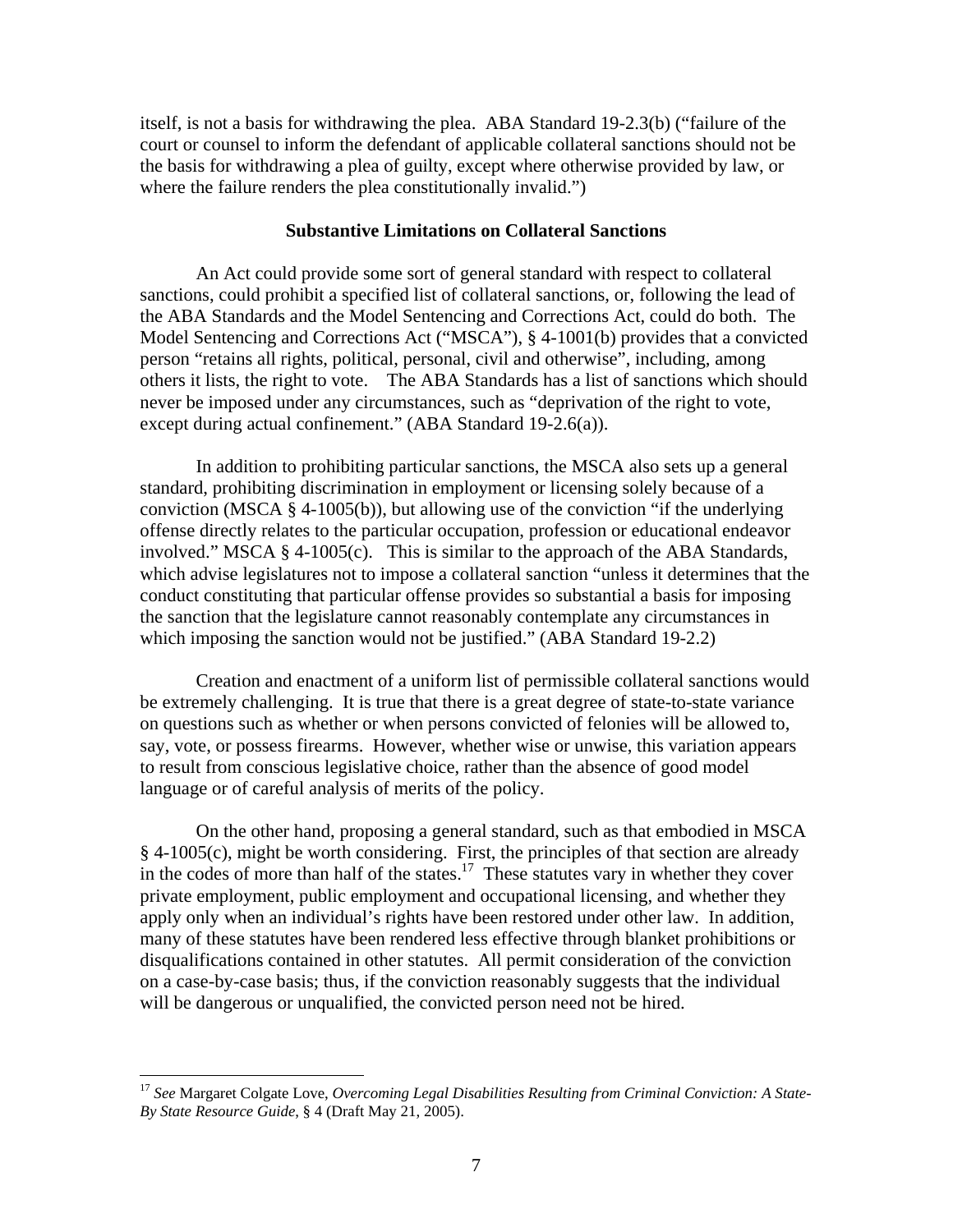Collateral sanctions are meant to protect public welfare and safety, not inflict arbitrary and needless harms. Accordingly, as reflected by the laws already on the books, most states would agree that the question of whether a conviction "directly relates" to a particular occupation or license is an important one. However, unlike a fixed list of permitted and prohibited sanctions, adoption of a general standard would allow the states to draw their own conclusions about its application. On the other hand, a general standard could be adopted but ignored, and in any event is unlikely to create uniformity as states reach different results applying the same standard to the same factual scenarios.

Among the considerations applicable to a general restriction on collateral sanctions are:

- 1. What the standard should be.
- 2. Whether the standard applies to private as well as public employment.
- 3. Whether there are offenses, licenses or occupations exempted from the standard.
- 4. Whether the protection of the standard will apply only to convicted persons whose rights have been restored or who have avoided re-conviction for a specified period of time.

#### **Restoration of Rights**

Another possible feature of an Act would be a procedure for restoration of rights taken away by virtue of a conviction. Every state has a mechanism for restoring rights in the form of a pardon from the governor or an executive body. Typically the authority and procedure for a pardon are established in the state's constitution.

Approximately half of the states have a non-pardon mechanism for restoring rights. These are variously called "expungement," "sealing," "set-aside" and "vacation" of the conviction.

Current state laws vary on a number of dimensions, including:

- 1. Whether there is a waiting period after conviction.
- 2. Whether the remedy is available only to first offenders.
- 3. Whether the remedy is available for misdemeanors only, misdemeanors and some felonies (e.g., non-violent felonies), or for all crimes.
- 4. Whether the conviction is available for use as a predicate offense should the person reoffend.
- 5. Whether the individual may deny the conviction if asked by, say, a prospective employer.
- 6. Whether the physical criminal record is available to law enforcement or destroyed.
- 7. Applicability of the provision to federal or out-of-state convictions triggering collateral sanctions under state law.